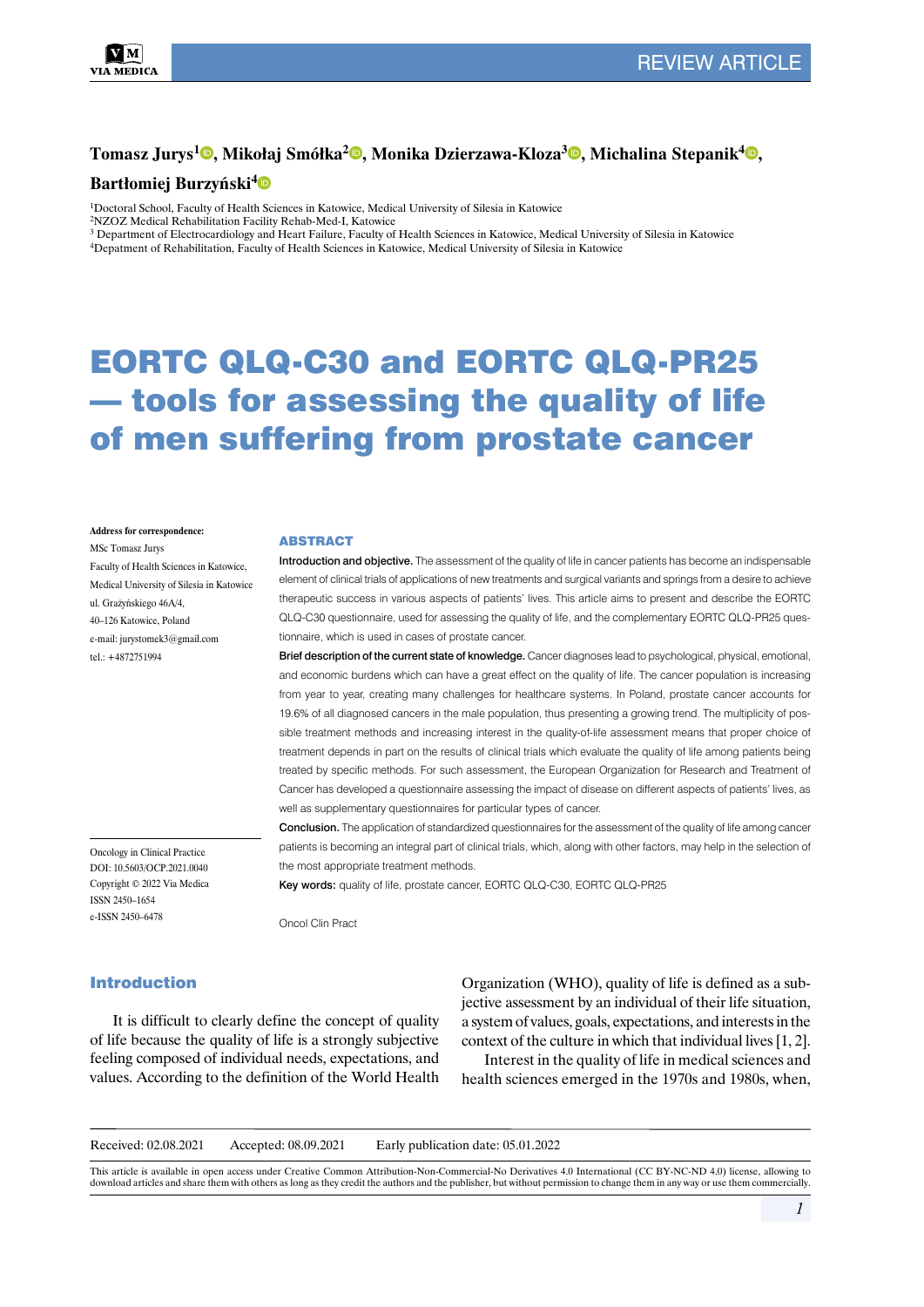alongside the development of medical treatments, patient dissatisfaction with treatments was often reported, despite their promising prognoses. Thus, attention was drawn to the need to achieve satisfactory treatment results in all spheres of the patient's life [1, 2]. Assessment of the quality of life allows understanding of the patient's subjective feelings about the adopted treatment strategy, thereby involving him or her more deeply in the process of therapy [2, 3].

## Quality of life in cancer cases

An assessment of the quality of life has become one of the important elements of oncological care, as it is used in determining the impact of the disease and treatment on various spheres of the patient's life. It is an extremely important variable that represents the patient's biopsychosocial state [4, 5]. Therefore, this assessment has become one of the end goals of clinical trials evaluating new treatment options and surgical techniques. Moreover, the inclusion of quality-of-life assessment in studies of the cancer-patient population allows for the planning and development of health recovery or maintenance programs. A cancer diagnosis is associated with significant physical, emotional, social, and economic burdens. Patients adapting to cancer face many problems, which are reflected in their cognitive, emotional, and social functioning [6–8].

## Prostate cancer

Prostate cancer is the most frequently diagnosed malignant neoplasm among men in Poland and accounts for 19.6% of all diagnosed cases [9]. Over the last decades, its detection rate has increased several times, which indicates that in the coming years prostate cancer will be the most common malignant neoplasm among men in Poland [9, 10]. Ethnic origin, advanced age, and genetic predisposition are confirmed factors that increase the risk of prostate cancer. On the other hand, unconfirmed factors influencing the risk of developing the disease are lifestyle (diet, level of physical activity, use of stimulants) and long-term exposure to UV radiation [11–13]. Currently, the main methods of treating prostate cancer are watchful waiting, active surveillance, radical prostatectomy, radiotherapy, brachytherapy, chemotherapy, and pharmacotherapy. Cryotherapy and high-intensity focused ultrasound effectiveness are still under researchers and clinicians' consideration [12]. Scientific research and expert debates on prostate cancer treatment methods indicate that achieving therapeutic success often requires some combination of the abovementioned treatment methods [11, 12].

Moreover, an important aspect of postoperative care is the treatment of complications following prostate cancer treatment. In the case of radical prostatectomy, the most common complications are urinary incontinence and erectile dysfunction. Radical radiotherapy complications include persistent diarrhea, rectal bleeding, and micturition disorders (e.g. urinary retention and incontinence). In turn, complications after hormone therapy focus on sexual functioning, hot flushes, increased risk of fractures, and psychological side effects (e.g. anxiety, depression, chronic fatigue, and cognitive impairment) [12].To address these problems, pharmacotherapy, physiotherapy, and psychotherapy treatments are employed, among others [14].

# Aim of the study

This study aims to present and describe the EORTC QLQ-C30 and EORTC QLQ-PR25 questionnaires, which assess the quality of life of cancer patients, including prostate cancer.

# EORTC and development of the EORTC QLQ-C30 questionnaire

The European Organization for Research and Treatment of Cancer (EORTC) was founded in 1962 in Brussels as an international non-profit organization. Its goal is to lead, develop, coordinate and encourage research in the field of cancer. The EORTC develops and supports research in interdisciplinary teams consisting of doctors, nurses, physiotherapists, and researchers in the field of basic sciences. The conducted and supported research projects mainly consist of randomized, multicenter clinical trials conducted on large populations of patients suffering from cancer [15]. In 1980, the EORTC established the Quality of Life Group, which in 1986 started a research project related to the development of a tool to assess the quality of life of participants in clinical trials in many aspects. This led to the development of the current version of the EORTC QLQ-C30 (European Organization for Research and Treatment of Cancer Quality of Life Questionnaire Core 30), which is used to assess the quality of life in all types of cancer. The first version of the questionnaire was created in 1987 as the EORTC QLQ-C36 and contained 36 items, several of which, as it turned out, did not provide clear and specific results. The second version of the questionnaire, containing 30 questions, i.e. the EORTC QLQ-C30 version 1.0, was more commonly employed after its use in studies conducted by Aaronson et al. on a group of lung cancer patients in 13 countries [16]. The next version was the EORTC QLQ-C30 (+3) questionnaire, which recom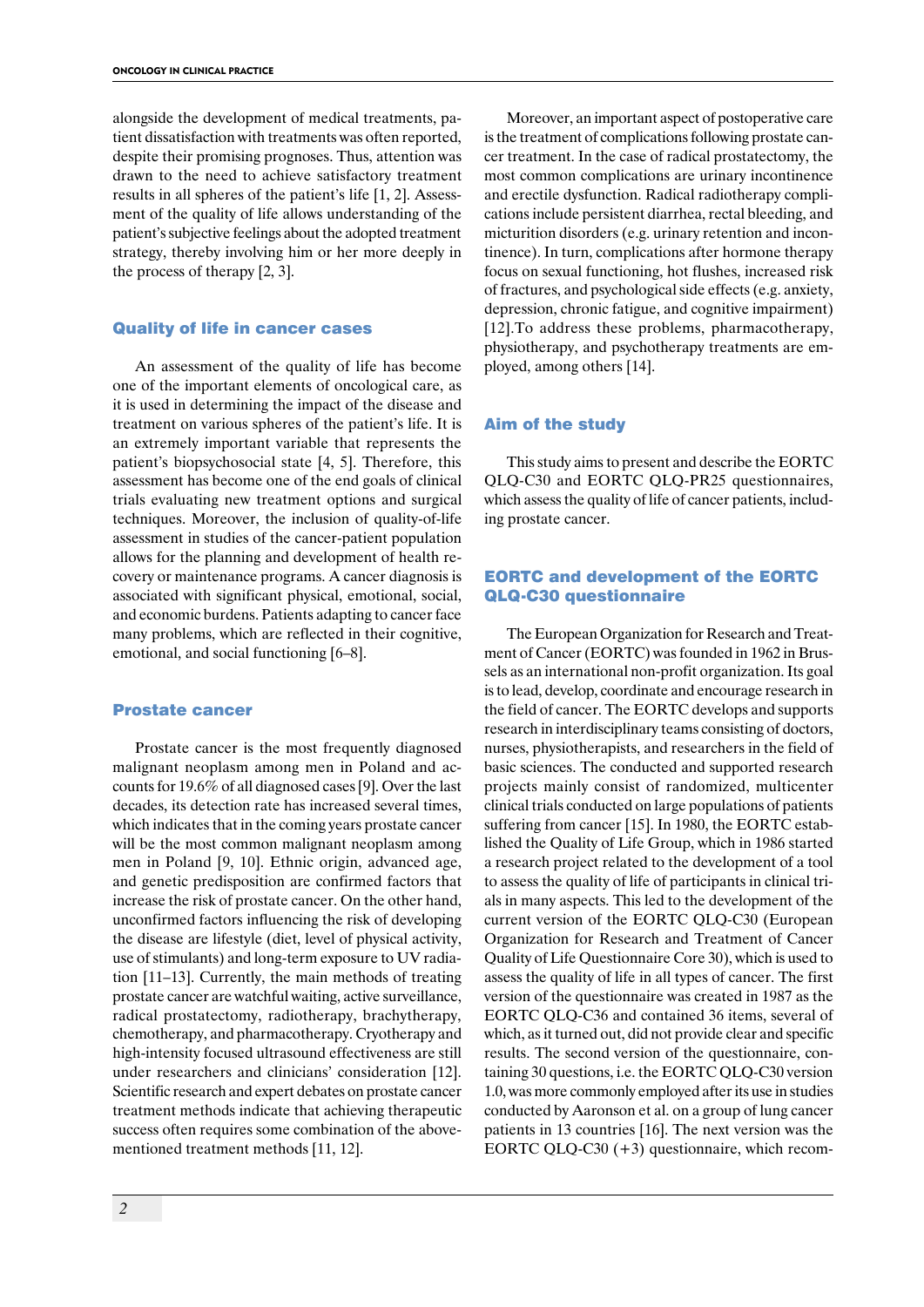mended additional questions related to the functioning of patients in society and general health. However, this was a transitional version, because, in 1997, a study by Person et al. using version 2.0 with 30 items was carried out, in which a higher internal consistency was achieved on the scale of the functioning of patients in society and the scale of general health was separated from the scale of physical function [17]. The next version of the tool, i.e. the EORTC QLQ-C30 version 3.0 questionnaire, differs from the previous one in the scoring of some questions and the content of one of the questions. This version has been tested in the population of patients with head and neck cancer in studies by Bjordal et al. and is the most current and up-to-date version, used in numerous research studies on the quality of life of cancer patients [18].

An extremely important element in the development of the EORTC QLQ C30 version 3.0 questionnaire is the development by the Quality of Life Group of tools supplementing the basic questionnaire. Specifically, in the 1990s, modules were developed to supplement the basic questionnaire with questions about specific types of cancer, i.e. specific symptoms related to cancer, the side effects of the treatment, and additional aspects of quality of life, related to the disease or treatment [19]. The first of the newly developed modules concerned breast cancer (EORTC QLQ-BR23), head and neck cancer (EORTC QLQ-H & N35), lung cancer (EORTC QLQ-LC13), esophageal cancer (EORTC QLQ-OES24), and ovarian cancer (EORTC QLQ-OV24). There are now over 40 currently validated complementary modules, as well as those at various stages of clinical trials [14].

The EORTC-QLQ-C30 and EORTC-PR25 scales were used by Shin et al. for assessing the effectiveness of various surgical modalities (e.g. open, laparoscopic, and robotic radical prostatectomy) in the prostate cancer population. Results obtained from using EORTC scales showed similar quality of life level 12 months postoperatively [20]. These questionnaires also assessed the effectiveness of immediate versus delayed androgen deprivation therapy in patients suffering from asymptomatic, non-curable prostate cancer over 5 years. The quality-of-life results indicated that immediate androgen-deprivation therapy was associated with early harm in hormone-treatment-related symptoms but had no other effect on global functioning and the quality of life. The evidence from the abovementioned studies can be used to help decision-making about different treatment modalities for the prostate cancer population [21].

## EORTC QLQ-C30 version 3.0

The EORTC QLQ-C30 version 3.0 questionnaire is a tool for examining the quality of life of cancer patients in general without taking into account the type, stage, and location of the neoplasm. The questionnaire consists of 30 questions which are divided into 3 main parts:

- 1. Global health status questions 29, 30;
- 2. Functional scales:
	- 2.1. Physical functioning, PF2 questions 1–5;
	- 2.2. Role functioning, RF2 questions 6, 7;
	- 2.3. Emotional functioning, EF questions 21–24;
	- 2.4. Cognitive functioning, CF questions 20, 25;
	- 2.5. Social functioning, SF questions 26, 27;
- 3. Symptom scales:
	- 3.1. Fatigue, FA questions 10, 12, 18;
	- 3.2. Nausea and vomiting, NV questions 14, 15;
	- 3.3. Pain, PA questions 9, 19;
	- 3.4. Dyspnea, DY question 8;
	- 3.5. Insomnia, SL question 11;
	- 3.6. Appetite loss, AP question 13;
	- 3.7. Constipation, CO question 16;
	- 3.8. Diarrhea, DI question 17;
	- 3.9. Financial difficulties, FI question 28.

The questions are answered by respondents on a 4-point scale  $(1 - not at all, 2 - little, 3 - much,$ 4 — very much) assessing the intensity of the analyzed parameter. The only exceptions are the last two questions of the questionnaire, which concern a general assessment of health, where a 7-point scale is used [18, 22].

### EORTC QLQ-PR25

The EORTC QLQ-PR25 questionnaire is a supplement to the EORTC QLQ-C30 questionnaire and is designed to assess symptoms related to prostate cancer, its treatment, and aspects of life related to this type of cancer. It consists of 25 questions, to which the respondents answer: "not at all," "little," "much," or "very." The questions included in the questionnaire are grouped into symptom scales and functional scales [23–25].

- 1. Symptom scales:
	- 1.1. Urinary symptoms, URI questions 1–7, 9;
	- 1.2. Incontinence aid, AID question 8;
	- 1.3. Bowel symptoms, BOW questions 10–13;
	- 1.4. Hormonal treatment-related symptoms, HTR — questions 14–19;
- 2. Functional Scale:
	- 2.1. Sexual activity, SAC questions 20, 21;
	- 2.2. Sexual functioning, SFU questions 22-25.

## **Scoring**

A statistical compilation of the EORTC QLQ-C30 and EORTC QLQ-PR25 questionnaires should be carried out strictly according to the guidelines described in the electronic manual, which the EORTC provides by email at the same time as the permission to use the tools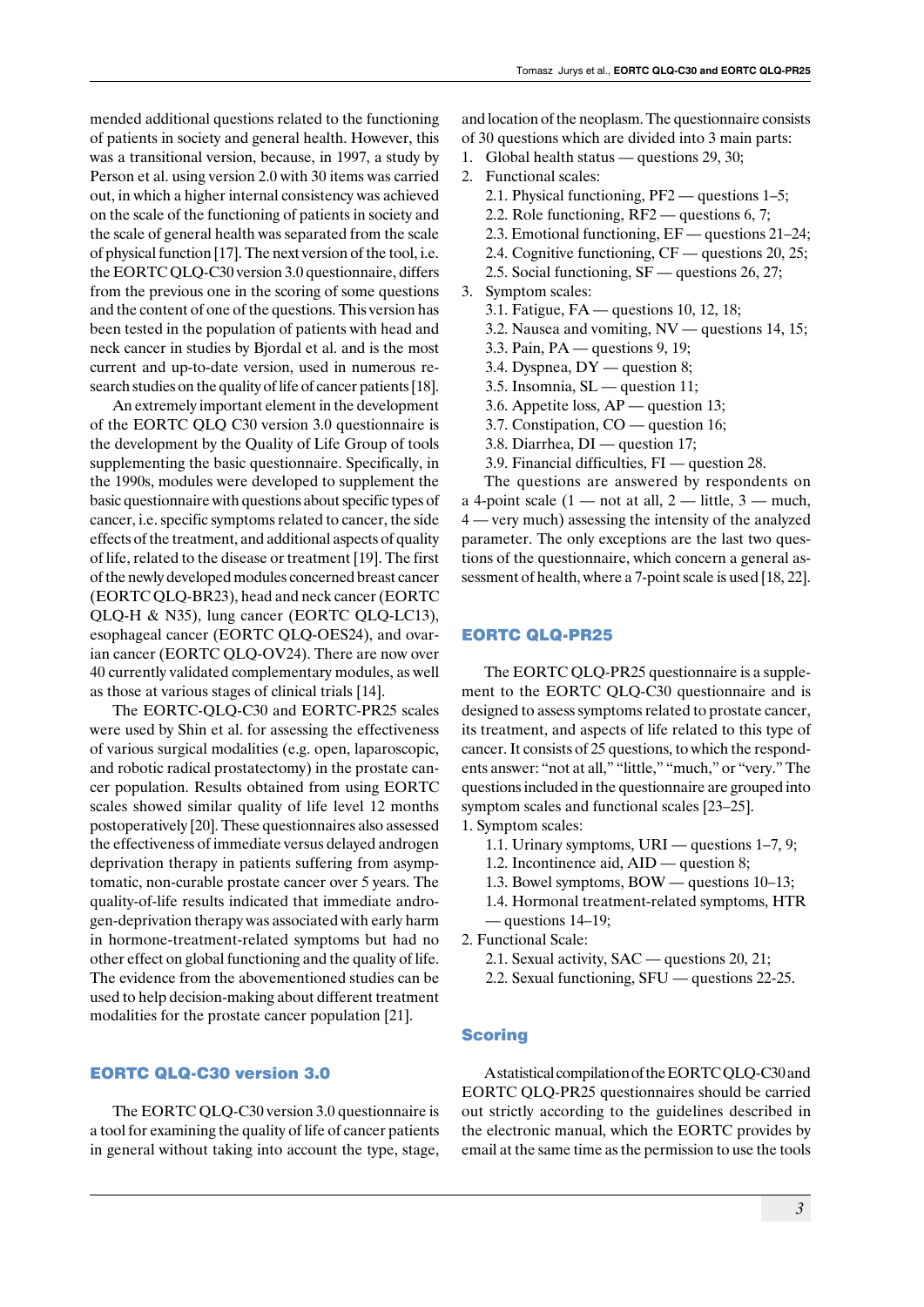themselves. First, a Raw Score (RS) is computed for each of the scales, and then the ratio is linearly transformed to fall on a scale from 0 to 100. In the EORTC QLQ-C30 questionnaire, obtaining a higher score for the functional scales and the general health scale indicates a higher quality of life while the higher the score on the symptomatic scales, the greater the severity of symptoms. For the EORTC QLQ-PR25 questionnaire, a higher score on the functional scales means a higher level of functioning, but on the symptomatic scales, a higher score means a greater severity of symptoms [26, 27]. In order to assess changes in patients' quality of life (e.g., before and after treatment), the recommendations for interpretation of the results that King proposes in his research can be used [28]. They propose that a difference of 10 or more on the 0–100-point scale is considered as a clinically significant difference and that a difference above 20 points is treated as particularly significant, while a 5-point difference should be regarded as only a possible direction of change, i.e. improvement or deterioration [28]. Full English and Polish versions of the EORTC QLQ-C30 and EORTC QLQ-PR25 questionnaires are included in the supplementary material (appendix 1 and 2).

# Advantages and limitations of the EORTC QLQ-C30 and EORTC QLQ-PR25 questionnaires

EORTC QLQ questionnaires are widely used in research on the quality of life in cases of neoplastic disease [29–31]. This enables their continuous development, research on their parameters in large groups, and the creation of various language versions, which facilitates their dissemination [32–34]. Studies validating both questionnaires in the population of Polish patients with prostate cancer indicate their reliability in terms of basic psychometric properties. Cronbach's alpha coefficient for both questionnaires ranges from 0.849 to 0.908 [24, 25]. Access to the questionnaires, also in the Polish language, is free, although it requires the permission of the European Organization for Research and Treatment of Cancer. Permission may be obtained by simply completing the application form, available on the organization's website (https:// qol.eortc.org/questionnaire/eortc-qlq-c30/) under the "Request questionnaire" tab. Nevertheless, there are some limitations and difficulties in using these questionnaires. While both are available in Polish, the instructions for their use along with the scoring system are in English only. The scoring system, with its calculation of the raw score and its linear transformation, may prove difficult, especially for less experienced or student research teams [33–35].

## Summary

Currently, there are many methods and means used in the treatment of neoplasms, including prostate cancer, and therefore their selection is a complex process and should be based on the knowledge and experience of medical personnel, as well as subjective feelings of patients. Quality-of-life studies should, therefore, be used as a tool for describing and predicting treatment outcomes in the cancer population. The use of standardized questionnaires in scientific research, carrying out calculations in accordance with the recommendations, and, obviously, conducting research in accordance with the highest methodological standards, contributes to the creation of high-quality studies that can often constitute an argument in favor of choosing a particular treatment method.

## Conflict of interest

The authors have declared no conflicts of interest.

## **References**

- 1. Zięba M. Cisoń-Apanasewicz. Jakość życia w naukach medycznych. Pielęgniarstwo w Opiece Długoterminowej. 2017; 2(3): 57–62.
- 2. Dendek H, Janecki M, Pakosz A, et al. Life quality assessment in the aspect of somatic symptoms in patients of the Palliative Care Ward in the Lord's Mercy Hospice in Gliwice. Med Paliat. 2015; 7(2): 115–121.
- 3. Ślęczek-Czakon D. Pojęcie jakości życia. Aspekt medyczny i bioetyczny. Studia Philosophica Wratislaviensia. 2019; 13(4): 19–31, doi: [10.19195/1895-](http://dx.doi.org/10.19195/1895-8001.13.4.2)8001.13.4.2.
- Smoleń E, Słysz M, Hombek K, et al. Health self-assessment and functioning of people with cancer. Nursing and Public Health. 2020; 10(1): 27–34, doi: [10.17219/](http://dx.doi.org/10.17219/pzp/112224)pzp/112224.
- 5. Religioni U, Czerw A, Deptała A. Patient mental adjustment to selected types of cancer. Psychiatria Polska. 2018; 52(1): 129–141, doi: 10.12740/pp/[onlinefirst](http://dx.doi.org/10.12740/pp/onlinefirst/44732)/44732.
- 6. Komendarek-Kowalska M. Quality of life of a patient with cancer. Pain and depression – severity of symptoms depending on gender. Palliative Medicine. 2018; 10(1): 30–36, doi: 10.5114/[pm.2018.77204](http://dx.doi.org/10.5114/pm.2018.77204).
- 7. Zientalewicz U, Kulpa M, Stypuła-Ciuba B. Funkcjonowanie psychologiczne kobiet i mężczyzn z chorobą nowotworową. Med Paliat. 2014; 6: 145–150.
- 8. Craike MJ, Gaskin CJ, Mohebbi M, et al. Mechanisms of Physical Activity Behavior Change for Prostate Cancer Survivors: A Cluster Randomized Controlled Trial. Ann Behav Med. 2018; 52(9): 798–808, doi: [10.1093/abm/](http://dx.doi.org/10.1093/abm/kax055)kax055, indexed in Pubmed: [30124758](https://www.ncbi.nlm.nih.gov/pubmed/30124758).
- 9. Wojciechowska U, Didkowska J, Michałek I. Nowotwory złośliwe w Polsce w 2018 roku. Ministerstwo Zdrowia, Warszawa 2020.
- 10. Arnold M, Karim-Kos HE, Coebergh JW, et al. Recent trends in incidence of five common cancers in 26 European countries since 1988: Analysis of the European Cancer Observatory. Eur J Cancer. 2015; 51(9): 1164–1187, doi: 10.1016/[j.ejca.2013.09.002](http://dx.doi.org/10.1016/j.ejca.2013.09.002), indexed in Pubmed: [24120180](https://www.ncbi.nlm.nih.gov/pubmed/24120180).
- 11. Cichocki M, Konecki T, Jabłonowski Z. Jakość życia jako element oceny stanu zdrowia i skuteczności leczenia chorych na raka gruczołu krokowego ograniczonego do narządu. Przegl Lek. 2017; 74(9): 419–422.
- 12. Mottet N, Cornford P, van der Bergh RCN. EAU Guidelines. EAU 2021.
- 13. Albertsen PC. Observational studies and the natural history of screen-detected prostate cancer. Curr Opin Urol. 2015; 25(3): 232–237, doi: 10.1097/[MOU.0000000000000157](http://dx.doi.org/10.1097/MOU.0000000000000157), indexed in Pubmed: [25692723.](https://www.ncbi.nlm.nih.gov/pubmed/25692723)
- 14. Jurys T, Dzierzawa M, Kwiecień A, et al. Physiotherapeutic treatment for urinary incontinence in men after radical prostatectomy.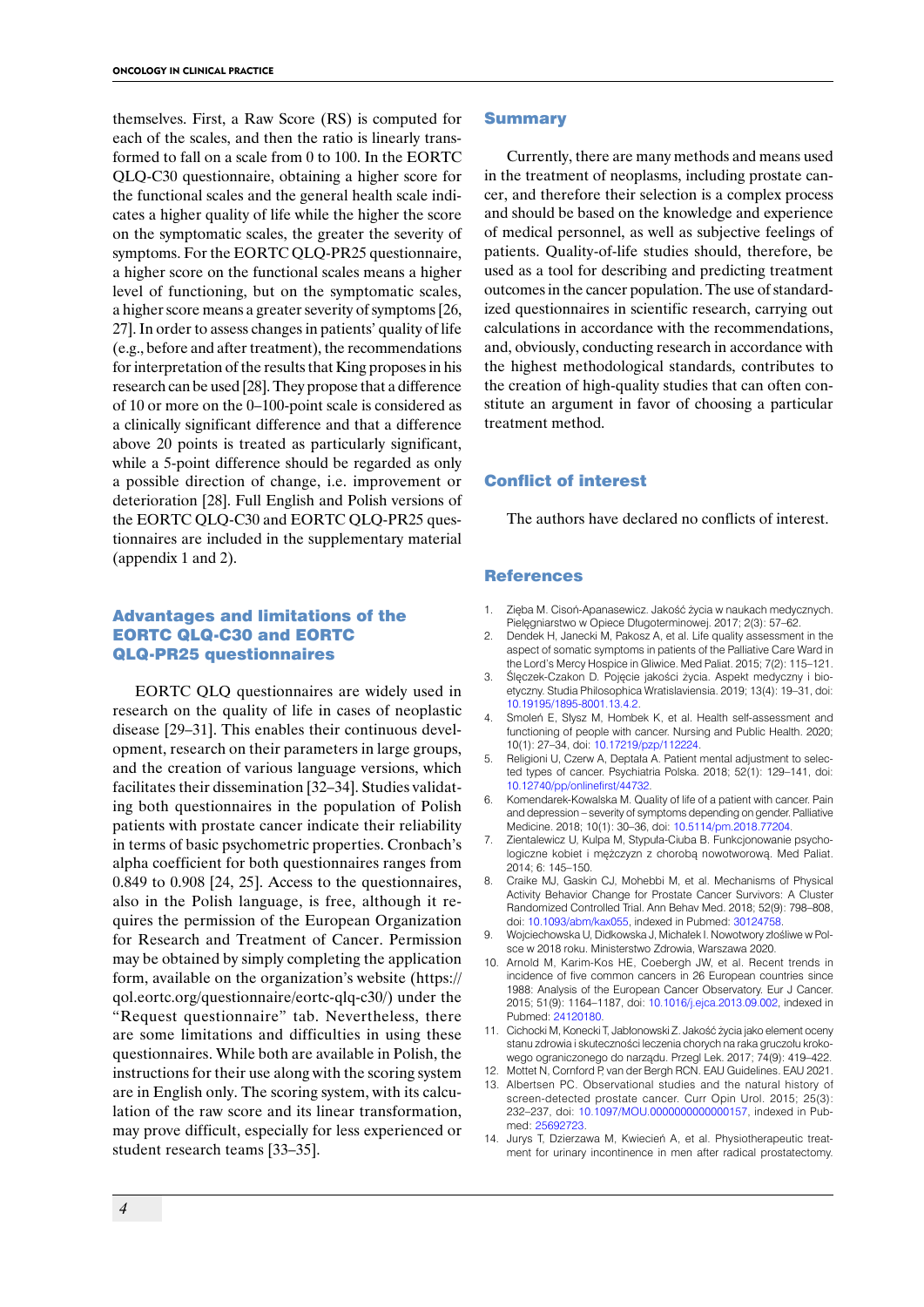Medycyna Ogólna i Nauki o Zdrowiu. 2019; 25(3): 144–148, doi: [10.26444](http://dx.doi.org/10.26444/monz/111668)/monz/111668.

- 15. History Timeline. <http://www.eortc.org/history> (26.01.2021).
- 16. Aaronson NK, Ahmedzai S, Bergman B, et al. The European Organization for Research and Treatment of Cancer QLQ-C30: a quality-of-life instrument for use in international clinical trials in oncology. J Natl Cancer Inst. 1993; 85(5): 365–376, doi: 10.1093/jnci[/85.5.365](http://dx.doi.org/10.1093/jnci/85.5.365), indexed in Pubmed: [8433390](https://www.ncbi.nlm.nih.gov/pubmed/8433390).
- 17. Osoba D, Aaronson N, Zee B, et al. Modification of the EORTC QLQ- -C30 (version 2.0) based on content validity and reliability testing in large samples of patients with cancer. The Study Group on Quality of Life of the EORTC and the Symptom Control and Quality of Life Committees of the NCI of Canada Clinical Trials Group. Qual Life Res. 1997; 6(2): 103–108, doi: 10.1023/[a:1026429831234,](http://dx.doi.org/10.1023/a:1026429831234) indexed in Pubmed: [9161109.](https://www.ncbi.nlm.nih.gov/pubmed/9161109)
- 18. Bjordal K, de Graeff A, Fayers PM, et al. A 12 country field study of the EORTC QLQ-C30 (version 3.0) and the head and neck cancer specific module (EORTC QLQ-H&N35) in head and neck patients. EORTC Quality of Life Group. Eur J Cancer. 2000; 36(14): 1796–1807, doi: [10.1016/s0959-](http://dx.doi.org/10.1016/s0959-8049(00)00186-6)8049(00)00186-6, indexed in Pubmed: [10974628](https://www.ncbi.nlm.nih.gov/pubmed/10974628).
- 19. Sprangers MA, Cull A, Groenvold M, et al. The European Organization for Research and Treatment of Cancer approach to developing questionnaire modules: an update and overview. EORTC Quality of Life Study Group. Qual Life Res. 1998; 7(4): 291–300, doi: 10.1023/[a:1024977728719](http://dx.doi.org/10.1023/a:1024977728719), indexed in Pubmed: [9610213.](https://www.ncbi.nlm.nih.gov/pubmed/9610213)
- 20. Shin DW, Lee SH, Kim TH, et al. Health-Related Quality of Life Changes in Prostate Cancer Patients after Radical Prostatectomy: A Longitudinal Cohort Study. Cancer Res Treat. 2019; 51(2): 556–567, doi: 10.4143[/crt.2018.221](http://dx.doi.org/10.4143/crt.2018.221), indexed in Pubmed: [30011984](https://www.ncbi.nlm.nih.gov/pubmed/30011984).
- 21. Duchesne GM, Woo HH, King M, et al. Health-related quality of life for immediate versus delayed androgen-deprivation therapy in patients with asymptomatic, non-curable prostate cancer (TROG 03.06 and VCOG PR 01-03 [TOAD]): a randomised, multicentre, non-blinded, phase 3 trial. Lancet Oncol. 2017; 18(9): 1192–1201, doi: 10.1016/S1470-[2045\(17\)30426](http://dx.doi.org/10.1016/S1470-2045(17)30426-6)-6, indexed in Pubmed: [28760403](https://www.ncbi.nlm.nih.gov/pubmed/28760403).
- 22. Modzelewska P, Chludzińska S, Ładny R. Metodyka oceny jakości życia w chorobach nowotworowych. In: Kowalewska B, Jankowiak B, Rolka H, Krajewska-Kułak E. ed. Jakość życia w naukach medycznych i społecznych Tom I. Uniwersytet Medyczny w Białymstoku, Białystok 2017: 62–72.
- 23. van Andel G, Bottomley A, Fosså SD, et al. An international field study of the EORTC QLQ-PR25: a questionnaire for assessing the health- -related quality of life of patients with prostate cancer. Eur J Cancer. 2008; 44(16): 2418–2424, doi: 10.1016/[j.ejca.2008.07.030,](http://dx.doi.org/10.1016/j.ejca.2008.07.030) indexed in Pubmed: [18774706](https://www.ncbi.nlm.nih.gov/pubmed/18774706).
- 24. Wolski Z, Sosnowski M. Badania walidujące kwestionariusze jakości życia EORTC QLQ-C30 i QLQ-PR25 oraz ocena jakości życia polskich pacjentów z rakiem stercza (QLQ 30, 25). Doniesienia wstępne. Prz Urol. 2013; 4(80): 29–31.
- 25. Sosnowski M, Wolski Z, Jabłonowski Z. Walidacja kwestionariuszy EORTC QLQ-C30 i QLQ-PR25 do oceny jakości życia polskich pacjentów z rakiem gruczołu krokowego. Prz Urol. 2014; 5(87): 21–23.
- 26. Fayers P, Aaronson N, Bjordal K. The EORTC QLQ C30 Scoring Manual 3rd ed. European Organisation for Research and Treatment of Cancer, Brussels 2001.
- 27. Mercieca-Bebber R, Costa DSj, Norman R, et al. The EORTC Quality of Life Questionnaire for cancer patients (QLQ-C30): Australian general population reference values. Med J Aust. 2019; 210(11): 499–506, doi: 10.5694/[mja2.50207](http://dx.doi.org/10.5694/mja2.50207), indexed in Pubmed: [31155722](https://www.ncbi.nlm.nih.gov/pubmed/31155722).
- 28. King MT. The interpretation of scores from the EORTC quality of life questionnaire QLQ-C30. Qual Life Res. 1996; 5(6): 555–567, doi: 10.1007/[BF00439229](http://dx.doi.org/10.1007/BF00439229), indexed in Pubmed: [8993101](https://www.ncbi.nlm.nih.gov/pubmed/8993101).
- Mierzynska J, Taye M, Pe M, et al. EORTC and EORTC Breast Cancer Group. Reference values for the EORTC QLQ-C30 in early and metastatic breast cancer. Eur J Cancer. 2020; 125: 69–82, doi: [10.1016/](http://dx.doi.org/10.1016/j.ejca.2019.10.031)j. [ejca.2019.10.031](http://dx.doi.org/10.1016/j.ejca.2019.10.031), indexed in Pubmed: [31838407](https://www.ncbi.nlm.nih.gov/pubmed/31838407).
- 30. Jocham H, Dassen T, Widdershoven G, et al. Reliability and validity of the EORTC QLQ-C30 in palliative care cancer patients. Cent Eur J Med. 2009; 4(3): 348–357, doi: 10.2478[/s11536-009-0032-7](http://dx.doi.org/10.2478/s11536-009-0032-7).
- 31. Hechtner M, Eichler M, Wehler B, et al. Quality of Life in NSCLC Survivors - A Multicenter Cross-Sectional Study. J Thorac Oncol. 2019; 14(3): 420–435, doi: 10.1016/[j.jtho.2018.11.019](http://dx.doi.org/10.1016/j.jtho.2018.11.019), indexed in Pubmed: [30508641](https://www.ncbi.nlm.nih.gov/pubmed/30508641).
- 32. Husson O, de Rooij BH, Kieffer J, et al. The EORTC QLQ-C30 Summary Score as Prognostic Factor for Survival of Patients with Cancer in the "Real-World": Results from the Population-Based PROFILES Registry. Oncologist. 2020; 25(4): e722–e732, doi: 10.1634[/theonco-](http://dx.doi.org/10.1634/theoncologist.2019-0348)ogist.2019-0348, indexed in Pubmed: [32297435](https://www.ncbi.nlm.nih.gov/pubmed/32297435)
- 33. Groenvold M, Aaronson NK, Darlington ASE, et al. EORTC Quality of Life Group. Focusing on Core Patient-Reported Outcomes in Cancer Clinical Trials-Letter. Clin Cancer Res. 2016; 22(22): 5617, doi: [10.1158/1078-](http://dx.doi.org/10.1158/1078-0432.CCR-16-1529)0432.CCR-16-1529, indexed in Pubmed: [28151714](https://www.ncbi.nlm.nih.gov/pubmed/28151714).
- 34. Giesinger JM, Kieffer JM, Fayers PM, et al. EORTC Quality of Life Group. Replication and validation of higher order models demonstrated that a summary score for the EORTC QLQ-C30 is robust. J Clin Epidemiol. 2016; 69: 79–88, doi: 10.1016/[j.jclinepi.2015.08.007](http://dx.doi.org/10.1016/j.jclinepi.2015.08.007), indexed in Pubmed: [26327487](https://www.ncbi.nlm.nih.gov/pubmed/26327487).
- 35. Chang YJ, Chang CH, Peng CL, et al. Measurement equivalence and feasibility of the EORTC QLQ-PR25: paper-and-pencil versus touch- -screen administration. Health Qual Life Outcomes. 2014; 12: 23, doi: 10.1186/1477[-7525-12-23](http://dx.doi.org/10.1186/1477-7525-12-23), indexed in Pubmed: [24552609](https://www.ncbi.nlm.nih.gov/pubmed/24552609).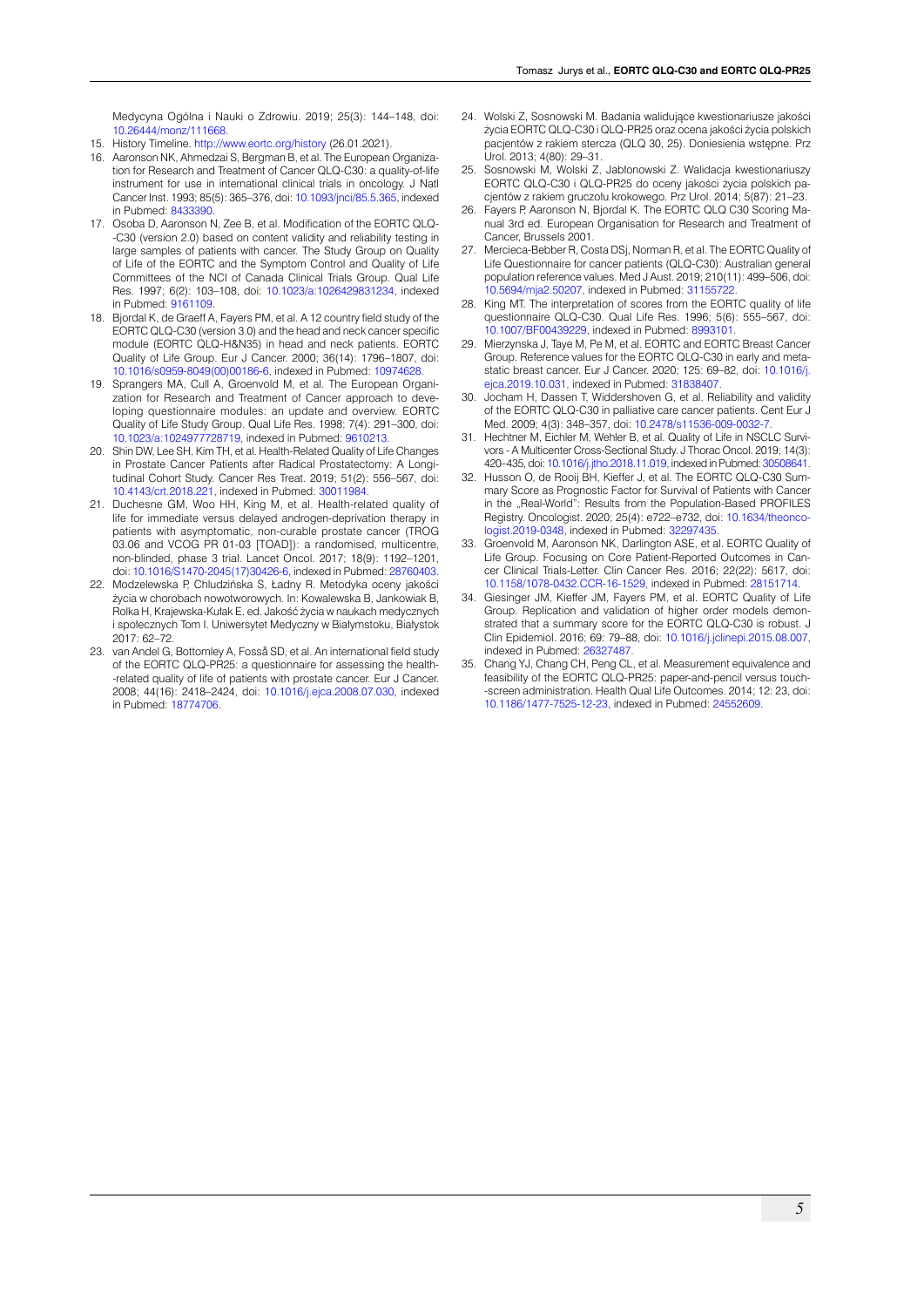# Appendix 1. Questionnaire EORTC QLQ-C30 (version 3.0.)

Please answer all of the questions yourself by inserting an X the response that best applies to you.The information that you provide will remain strictly confidential.

- 1. Do you have any trouble doing strenuous activities, like carrying a heavy shopping bag or a suitcase?
- Not at all A little Quite a bit Very much 2. Do you have any trouble taking a long walk? Not at all A little Quite a bit Very much
- 3. Do you have any trouble taking a short walk outside of the house?

| Not at all | A little | Ouite a bit | Very much |
|------------|----------|-------------|-----------|
|------------|----------|-------------|-----------|

- 4. Do you need to stay in bed or a chair during the day? Not at all  $\begin{array}{|c|c|c|c|c|} \hline \end{array}$  A little  $\begin{array}{|c|c|c|c|c|c|c|c|} \hline \end{array}$  Quite a bit  $\begin{array}{|c|c|c|c|c|c|c|c|} \hline \end{array}$  Very much
- 5. Do you need help with eating, dressing, washing yourself or using the toilet? Not at all  $\begin{array}{|c|c|c|c|c|} \hline \end{array}$  A little  $\begin{array}{|c|c|c|c|c|c|c|c|} \hline \end{array}$  Quite a bit  $\begin{array}{|c|c|c|c|c|c|c|c|} \hline \end{array}$  Very much

# **During the past week:**

6. Were you limited in doing either your work or other daily activities?

| Not at all | A little | Ouite a bit | Very much |  |
|------------|----------|-------------|-----------|--|
|------------|----------|-------------|-----------|--|

7. Were you limited in pursuing your hobbies or other leisure time activities?

| Very much<br>Ouite a bit<br>Not at all<br>A little |
|----------------------------------------------------|
|----------------------------------------------------|

8. Were you short of breath? Not at all | A little | Quite a bit | Very much

- 9. Have you had pain? Not at all A little Quite a bit Very much
- 10. Did you need to rest? Not at all A little Quite a bit Very much
- 11. Have you had trouble sleeping? Not at all A little Quite a bit Very much
- 12. Have you felt weak? Not at all A little Quite a bit Very much
- 13. Have you lacked appetite? Not at all  $\begin{array}{|c|c|c|c|c|} \hline \end{array}$  A little  $\begin{array}{|c|c|c|c|c|c|} \hline \end{array}$  Quite a bit  $\begin{array}{|c|c|c|c|c|c|c|c|} \hline \end{array}$  Very much
- 14. Have you felt nauseated? Not at all A little Quite a bit Very much
- 15. Have you vomited?

| Not at all                     | A little | Quite a bit Very much   |  |
|--------------------------------|----------|-------------------------|--|
| 16. Have you been constipated? |          |                         |  |
| Not at all                     | A little | Quite a bit   Very much |  |

## **During the past week:**

 $17. H$ 

| 17. Have you had diarrhea?                               |          |                                                  |                                                         |
|----------------------------------------------------------|----------|--------------------------------------------------|---------------------------------------------------------|
| Not at all                                               | A little | Quite a bit                                      | Very much                                               |
| 18. Were you tired?                                      |          |                                                  |                                                         |
| Not at all                                               | A little | Quite a bit                                      | Very much                                               |
| 19. Did pain interfere with your daily activities?       |          |                                                  |                                                         |
| Not at all                                               | A little | Quite a bit                                      | Very much                                               |
|                                                          |          | like reading a newspaper or watching television? | 20. Have you had difficulty in concentrating on things, |
| Not at all                                               | A little | Quite a bit                                      | Very much                                               |
| 21. Did you feel tense?                                  |          |                                                  |                                                         |
| Not at all                                               | A little | Quite a bit                                      | Very much                                               |
| 22. Did you worry?                                       |          |                                                  |                                                         |
| Not at all                                               | A little | Quite a bit                                      | Very much                                               |
| 23. Did you feel irritable?                              |          |                                                  |                                                         |
| Not at all                                               | A little | Quite a bit                                      | Very much                                               |
| 24. Did you feel depressed?                              |          |                                                  |                                                         |
| Not at all                                               | A little | Quite a bit                                      | Very much                                               |
| 25. Have you had difficulty remembering things?          |          |                                                  |                                                         |
| Not at all                                               | A little | Quite a bit                                      | Very much                                               |
| interfered with your family life?                        |          |                                                  | 26. Has your physical condition or medical treatment    |
| Not at all                                               | A little | Ouite a bit                                      | Very much                                               |
| interfered with your social activities?                  |          |                                                  | 27. Has your physical condition or medical treatment    |
| Not at all                                               | A little | Ouite a bit                                      | Very much                                               |
| caused you financial difficulties?                       |          |                                                  | 28. Has your physical condition or medical treatment    |
| Not at all                                               | A little | Quite a bit                                      | Very much                                               |
|                                                          |          |                                                  | For the following questions please circle the number    |
| between 1 and 7 that best applies to you                 |          |                                                  |                                                         |
|                                                          |          |                                                  | 29. How would you rate your overall health during the   |
| past week?<br>1<br>2                                     | 3<br>4   | 5                                                | 6<br>7                                                  |
| very poor                                                |          |                                                  | excellent                                               |
| 30. How would you rate your overall quality of life dur- |          |                                                  |                                                         |
| ing the past week?                                       |          |                                                  |                                                         |
| 1<br>2                                                   | 4<br>3   | 5                                                | 6<br>7                                                  |
| very poor                                                |          |                                                  | excellent                                               |